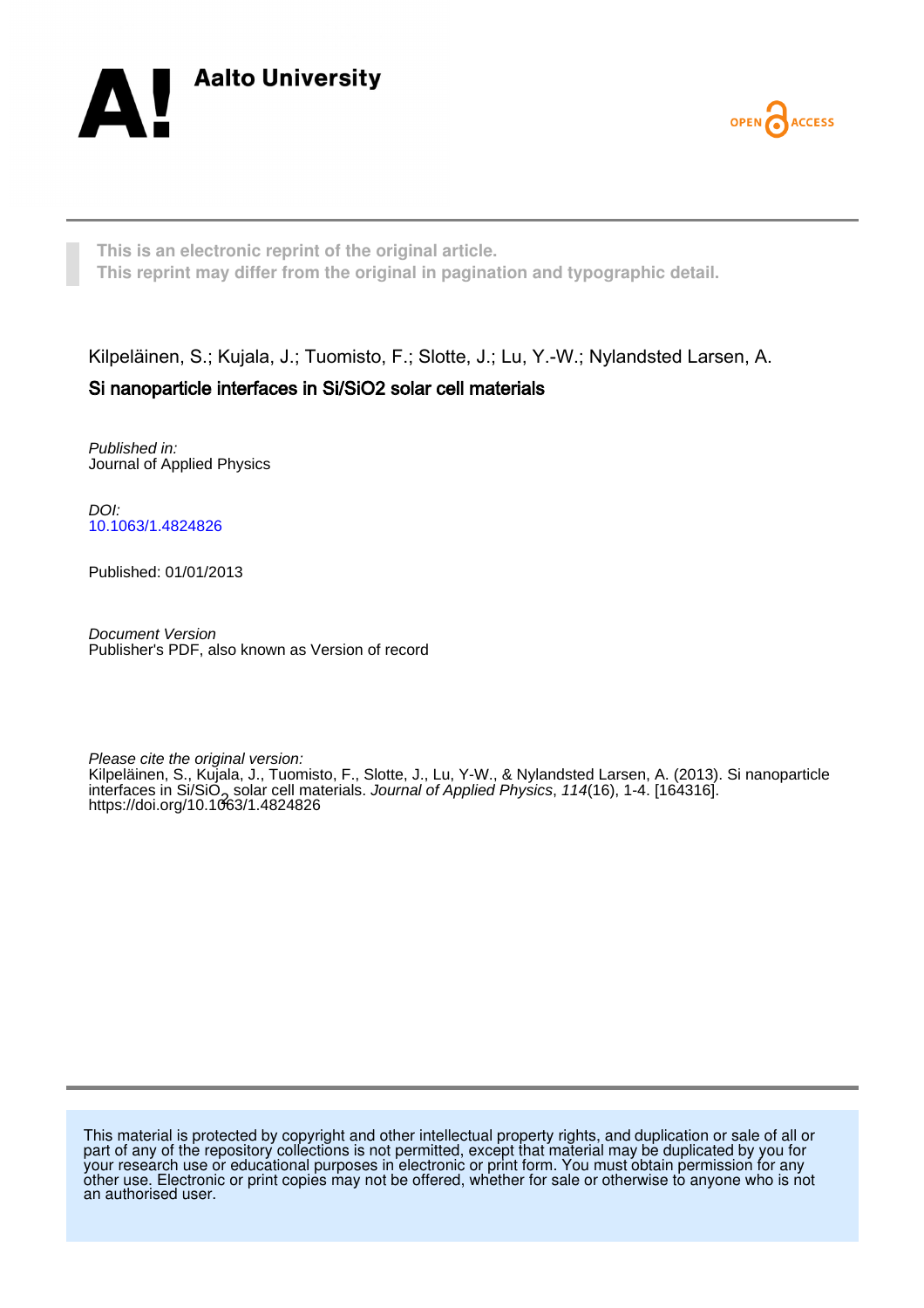# Si nanoparticle interfaces in Si/SiO<sub>2</sub> solar cell materials

[S. Kilpeläinen,](http://aip.scitation.org/author/Kilpel%C3%A4inen%2C+S) [J. Kujala](http://aip.scitation.org/author/Kujala%2C+J), [F. Tuomisto](http://aip.scitation.org/author/Tuomisto%2C+F), J. Slotte<sup>,</sup> , [Y.-W. Lu,](http://aip.scitation.org/author/Lu%2C+Y-W) and [A. Nylandsted Larsen](http://aip.scitation.org/author/Nylandsted+Larsen%2C+A)

Citation: [Journal of Applied Physics](/loi/jap) **114**, 164316 (2013); doi: 10.1063/1.4824826 View online: <http://dx.doi.org/10.1063/1.4824826> View Table of Contents: <http://aip.scitation.org/toc/jap/114/16> Published by the [American Institute of Physics](http://aip.scitation.org/publisher/)

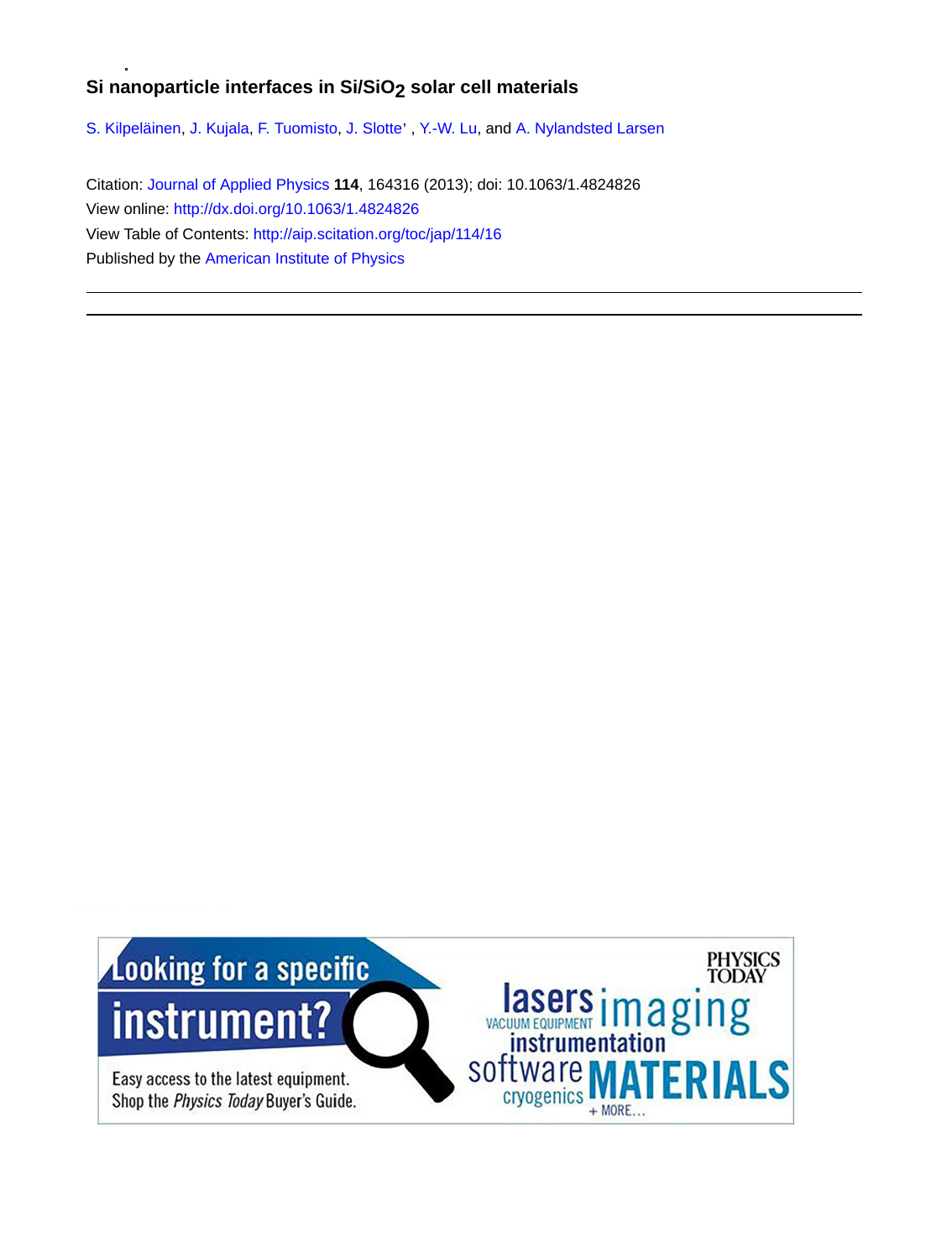

## Si nanoparticle interfaces in Si/SiO<sub>2</sub> [solar cell materials](http://dx.doi.org/10.1063/1.4824826)

S. Kilpeläinen,<sup>1</sup> J. Kujala,<sup>1</sup> F. Tuomisto,<sup>1</sup> J. Slotte,<sup>1,a)</sup> Y.-W. Lu,<sup>2</sup> and A. Nylandsted Larsen<sup>2</sup> <sup>1</sup>Department of Applied Physics, Aalto University, P. O. Box 14100, F1-00076 Aalto, Finland 2 Department of Physics and Astronomy, Aarhus University, DK-8000 Aarhus C, Denmark

(Received 30 August 2013; accepted 25 September 2013; published online 29 October 2013)

Novel solar cell materials consisting of Si nanoparticles embedded in  $SiO<sub>2</sub>$  layers have been studied using positron annihilation spectroscopy in Doppler broadening mode and photoluminescence. Two positron-trapping interface states are observed after high temperature annealing at 1100 °C. One of the states is attributed to the  $(SiO<sub>2</sub>/Si$  bulk) interface and the other to the interface between the Si nanoparticles and SiO<sub>2</sub>. A small reduction in positron trapping into these states is observed after annealing the samples in  $N_2$  atmosphere with 5% H<sub>2</sub>. Enhanced photoluminescence is also observed from the samples following this annealing step.  $\odot$  2013 AIP Publishing LLC. [\[http://dx.doi.org/10.1063/1.4824826](http://dx.doi.org/10.1063/1.4824826)]

### I. INTRODUCTION

Solar cell industry has relied on silicon as the mainstream material since the discovery of the Si-based photo-cell.<sup>[1](#page-5-0)</sup> The advantages of Si solar cells are unambiguous; they are easy to produce in masses, relatively cheap, can be used in various applications, and Si is non-toxic. However, the energy conversion efficiency is just approaching 25% for the very best commercial Si solar cells, and the typical mainstream cells have efficiencies of around  $15\%$ .<sup>[2](#page-5-0)</sup> The classical theoretical limit for single Si solar cells, based on the energy spectrum of the Sun and the band gap of Si, is not much better:  $31\%$  $31\%$ .<sup>3</sup> A typical way to produce very efficient solar cells is to use composite structures consisting of layers made from different materials sensitive to different wavelengths of sunlight.<sup>[4](#page-5-0)</sup> These multilayered solar cell structures are, however, very complex to produce and thus expensive so they are not suitable for mainstream use. Since traditional energy sources such as coal and oil are gradually running out, researchers are very eager to find ways to better harness the energy of the Sun. A promising concept was discovered a couple of years ago when Klimov and his colleagues discovered that nanocrystals could convert a single photon into more than one excitons.<sup>[5](#page-5-0)</sup> A solar cell utilizing this property could be a workaround for getting beyond silicon's theoretical energy conversion efficiency without having to resort to expensive materials. Promising candidates for such solar cells could be silica layers embedded with Si nanocrystals. Such layers have been prepared and studied with several techniques. $6-12$  $6-12$  $6-12$  The results have been mostly promising but there is still much work to be done before these solar cells can become commercially available. The biggest problem is that the interface between the nanocrystals and silica tends to have carrier traps in it, thus decreasing the light conversion efficiency.

Positron annihilation spectroscopy (PAS) is a versatile tool for studying vacancy-type defects in various materials[.13,14](#page-5-0) The annihilation radiation provides atomic resolution which is useful in getting information about the defects themselves as well as about the atoms in their near vicinity. The use of slow, monoenergetic positrons allows the study of defect distributions in thin layers and interfaces.

#### II. EXPERIMENTAL DETAILS

In this work, we used a monoenergetic slow positron beam in Doppler broadening mode to study interfaces between silicon nanocrystals and  $SiO<sub>2</sub>$  which they were embedded in. The fast positrons emitted by a  $^{22}$ Na source were moderated with a  $1 \mu m$  tungsten foil, accelerated with an electric field, and then implanted into the sample at energies ranging from 0.5 to 35 keV. After implantation, the positron thermalizes rapidly in the sample; the thermalization time is but a few picoseconds. Following thermalization, the positron diffuses in the sample for 100–250 ps (tens to hundreds of nanometers depending on the material and the defects present) before it finds an electron and annihilates.<sup>[13,14](#page-5-0)</sup> Positrons can get trapped into neutral and negatively charged open volume defects in the sample. Particularly, open volume defects such as vacancies act as efficient positron traps. Such defects can be characterized by increased positron lifetime in lifetime measurements and a narrower momentum distribution in Doppler broadening measurements.

In positron Doppler broadening spectroscopy, the broadening of the 511 keV annihilation line due to the momentum of the annihilating electron-positron pair is detected. In this work, two high purity Ge detectors with an energy resolution of 1.2 keV at the 511 keV line were used to detect the annihilation quanta and to measure their energies. When a positron annihilates with an electron, two 511 keV annihilation quanta are emitted at almost the opposite directions, with a small angular difference induced as an additional effect of the momentum of the annihilating pair being conserved in the process.

In the standard Doppler broadening measurements, the results are typically described with the conventional line shape parameters  $S$  and  $W$ . The  $S$  parameter, also often referred to as the low momentum parameter, is defined as the fraction of counts in the central part of the annihilation peak.

a)Author to whom correspondence should be addressed. Electronic mail: [jonatan.slotte@aalto.fi](mailto:jonatan.slotte@aalto.fi). Tel.: +358 50 5606104.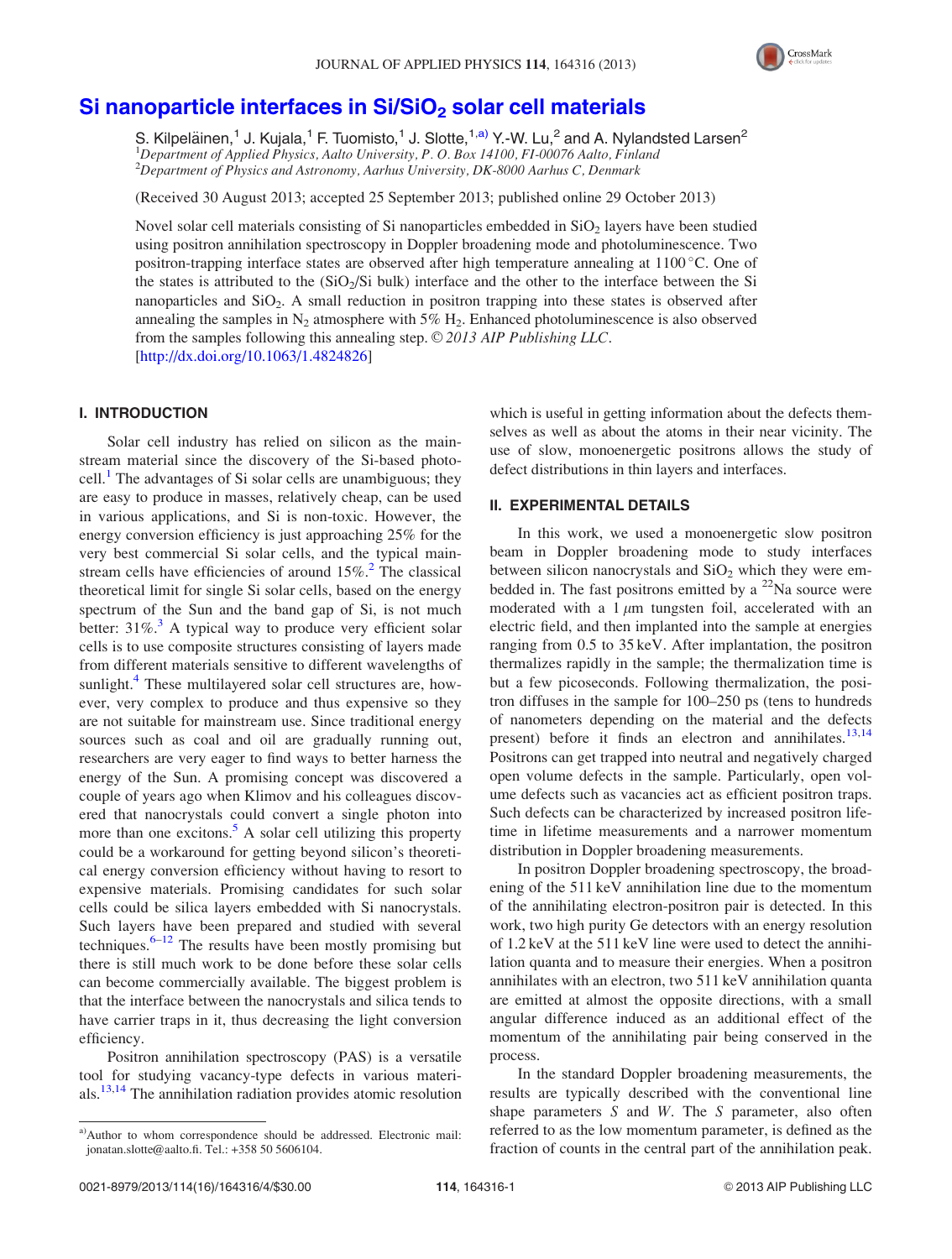<span id="page-3-0"></span>Annihilations contributing to this part of the spectrum correspond mainly to valence electrons. The high momentum parameter W, analogously, tells the fraction of counts in both wings of the annihilation peak and corresponds mainly to annihilations with core electrons. The energy windows for both parameters are typically chosen so that the sensitivity of both is at maximum when it comes to changes in the annihilation environment. In this work, the windows were set to  $|p_z|$  < 0.44 a.u. for S and 1.60 a.u. <  $|p_z|$  < 4.10 a.u. for W. Open volume defects have a reduced electron density and this narrows the Doppler-broadened spectrum. Thus, an elevated  $S$  (or lowered  $W$ ) parameter typically indicates the presence of open volume defects in a sample.

The measured line shape parameters  $S$  and  $W$  are always superpositions of the S and W parameters of different positron states in the sample. In the simplest case, there are only two possible annihilation states (surface and bulk, or bulk and a defect) and the measured parameters can be obtained from

$$
S = \eta_1 S_1 + \eta_2 S_2, \tag{1}
$$

$$
W = \eta_1 W_1 + \eta_2 W_2, \tag{2}
$$

where  $S_i$  (W<sub>i</sub>) is the S (W) parameter of state i and  $\eta_i$  is the annihilation fraction in state  $i$ . The equations above being parameterized equations of lines in the  $(S, W)$  plane is very useful; plotting the measurement results in the  $(S, W)$  plane and analyzing the slopes of the aforementioned lines helps in identifying the defects present in the sample. Also, any nonlinear behavior in an  $(S, W)$  plot is an indication of three or more positron annihilation states. These can be any combination of surface, bulk, defect, and other positron trapping states such as interfaces.

In order to better be able to distinguish between different annihilation states within the bilayer structures, we also utilized the 2D-Doppler technique. In these measurements, two germanium detectors are used in coincidence mode. The counts from the two detectors are stored in a two-dimensional array, where the dimensions of the arrays represent the energy scales of the two detectors, respectively. With this measurement setup, the peak-to-background ratio is improved to ment setup, the peak-to-background ratio is improved to  $\sim 10^6$  and the resolution by a factor of  $\sim \sqrt{2}$ . For these measurements, a positron acceleration voltage of 2 keV was used.

Multilayer structures consisting of 30  $Si/SiO<sub>2</sub>$  bilayers capped by an  $SiO<sub>2</sub>$  layer of 50 nm were deposited on oriented p-type Si (100) substrates by using an RF magnetron sputtering system without substrate heating. Si and  $SiO<sub>2</sub>$  targets were alternately sputtered in Ar gas at 3 mTorr. In the bilayers, the thickness of each  $SiO<sub>2</sub>$  layer was 4 nm, while Si layers of thicknesses of 1, 2, and 4 nm were employed in the three samples named as the 1/4 nm, 2/4 nm, and 4/4 nm samples, respectively. Thus, the total thickness of the layer structure was either 200 nm, 230 nm, or 290 nm. A pure  $SiO<sub>2</sub>$ layer of 300 nm used as a reference was also deposited on p-type Si substrate by magnetron sputtering without substrate heating.

In order to form the Si nanocrystals, all samples were annealed in  $N_2$  at 1100 °C for 1 h. Then each annealed sample was cut into two pieces and one of them was further

annealed in 95%  $N_2 + 5% H_2$  at 500 °C for 1 h in order to passivate defects. $15-17$  Positron measurements were then performed on all three types of samples (as-deposited, once annealed, and twice annealed). All measurements were done with a slow positron beam in Doppler broadening mode at room temperature. Photoluminescence measurements were also performed on all samples. A continuous wave laser (Oxxius Violet) with a wavelength of 405 nm and excitation power of 50 mW was used as the excitation source. The PL spectra were measured at room temperature using a single monochromator (dispersion 0.8 nm/mm, resolution 0.008 nm) and a silicon photodiode. All spectra were corrected for the spectral response of the detection system.

## III. RESULTS

In Fig. 1, the positron  $S$  parameter is shown as a function of positron implantation energy for the as-deposited and the two annealed samples with 2 nm Si layers. The layer structure is easily seen in the as-deposited sample as a flat plateau at implantation energies 1–5 keV. This region looks completely different in the sample annealed at  $1100\,^{\circ}$ C. There is a sharp peak at  $\sim$ 2 keV and a valley at around 5 keV. Both of these features indicate a decrease in the positron diffusion length  $L_{+}$  which means that positrons get trapped either at the interfaces or in interfacial defects. The second annealing step at  $500^{\circ}$ C involving H brings the S parameter down which is a sign of reduced positron trapping.

Figure [2](#page-4-0) shows how  $S(E)$  behaves as a function of Si layer thickness in annealed samples. The features mentioned in the previous paragraph are present in all samples but their magnitude is almost negligible in the 1 nm sample. The valley is deepest in the data from the 4 nm sample but the highest peak is actually found in the 2 nm sample. The effect of additional annealing is similar in all samples although the valley at 5 keV deepens considerably more in the 4 nm sample than in the other two.

The photoluminescence results shown in Fig. [3](#page-4-0) correlate nicely with the positron results. The PL signal from the 2 nm sample is the strongest, whereas no photoluminescence at all



FIG. 1. The S parameters as a function of positron implantation energy for the three samples with 2 nm thick Si layers. The values have been scaled to that of defect-free bulk Si. The typical margin of error for the S parameter is also shown.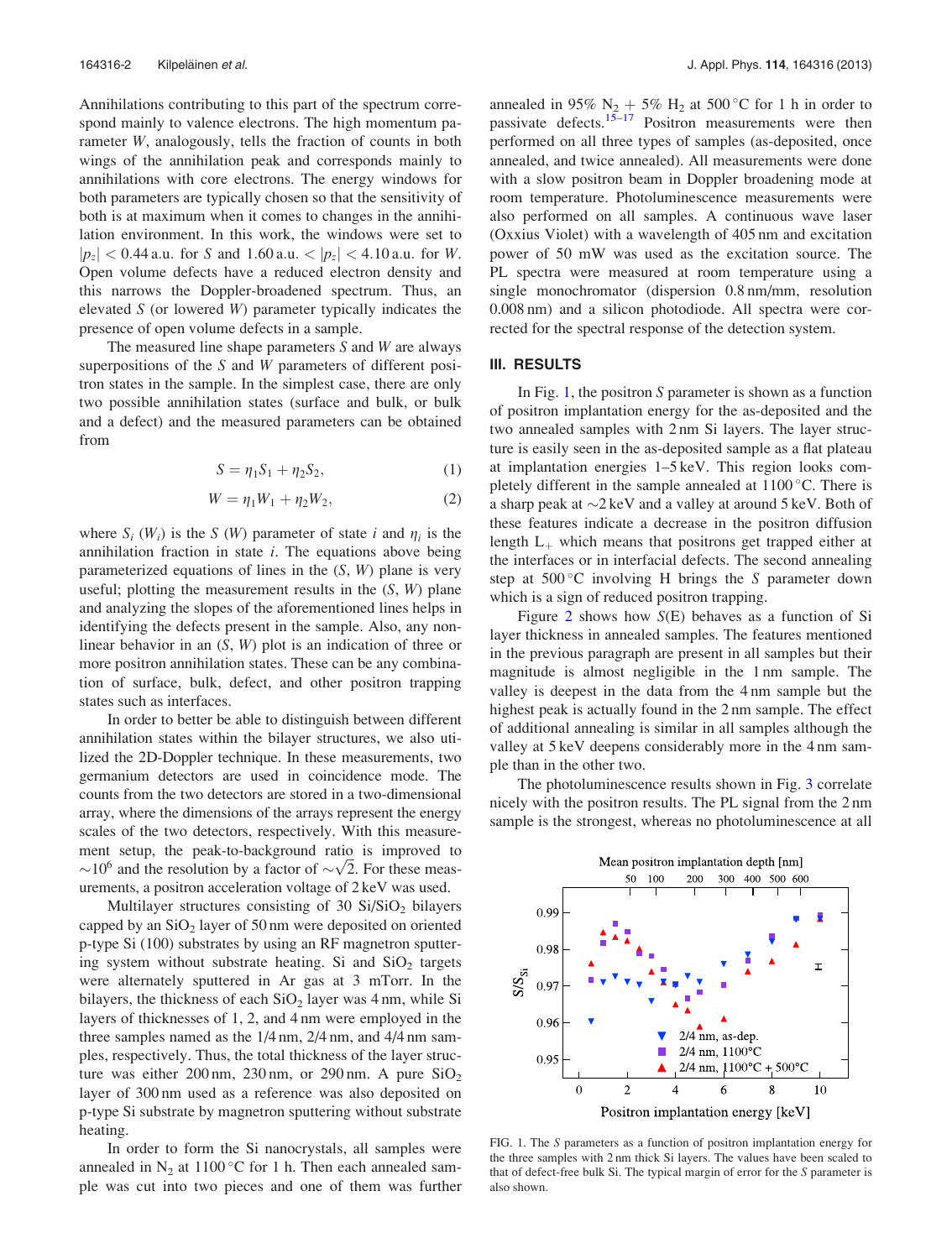<span id="page-4-0"></span>

FIG. 2. The S parameters as a function of positron implantation energy for annealed samples with three different Si layer thicknesses. The values have been scaled to that of defect-free bulk Si. The typical margin of error for the S parameter is also shown.

is observed in the 1 nm sample. The PL peak is positioned at the same wavelength regardless of sample thickness. This indicates that recombination does not occur directly over the band gap as the gap width changes with respect of sample thickness. Thus, the PL signal must come from defects. Furthermore, no PL was observed from the reference  $SiO<sub>2</sub>$ layer either which means that the defects seen in the PL spectra are located at  $(SiO<sub>2</sub>/Si)$  interfaces and not in the  $SiO<sub>2</sub>$ matrix.

The positron  $(S, W)$  parameters of annealed samples are shown in Fig. 4. These results clearly reveal the presence of four different positron states in the samples: the surface (1), two interface states (2 and 3), and the Si substrate (4). The interface numbered 3 in the figure seems to be the  $(SiO<sub>2</sub>/Si)$ bulk) interface reported by Kauppinen et  $al.^{18}$  $al.^{18}$  $al.^{18}$  Interface 2, however, has unique annihilation parameters which most



FIG. 3. Photoluminescence intensity as a function of wavelength for the samples with 2 (top panel) and 4 (bottom panel) nm Si layers. The 1 nm samples are not shown as they exhibit no PL at all.



FIG. 4. The positron (S, W) parameters measured in annealed samples with three different Si layer thicknesses. The values have been scaled to that of defect-free bulk Si. The bulk Si point,  $SiO<sub>2</sub>$  layer point, and the  $(SiO<sub>2</sub>/Si)$ bulk) interface point from Ref. [18](#page-5-0) are also shown. The four annihilation states: surface (1), unknown interface (2),  $(SiO<sub>2</sub>/Si$  bulk) interface (3), and Si substrate (4) are marked for each sample. Both the solid lines connecting the three reference points and the dashed lines connecting the annihilation states are drawn to guide the eye.

likely correspond to an unknown defect. Even though the data points coincide with the  $SiO<sub>2</sub>$  layer reference point in the 1 and 4 nm samples, the 2D coincidence Doppler broadening measurements, shown in Fig. [5,](#page-5-0) clearly show that the state seen in these samples does not correspond to  $SiO<sub>2</sub>$ . As can be seen from Fig. [5](#page-5-0), the ratio curves for all of the as deposited samples are close to the  $SiO<sub>2</sub>$  reference (ratio approximately 1.0). In Fig. 4, the signal from the  $(SiO<sub>2</sub>/Si)$ bulk) interface is the strongest in the 4 nm sample, whereas the unknown interfacial state is most clearly seen in the 2 nm sample.

#### IV. DISCUSSION

The unknown interfacial state seen at positron implantation energies of roughly 2 keV can be attributed to the interface between the Si nanoparticles and  $SiO<sub>2</sub>$  in the 2 nm and 4 nm samples. The fact that the positron signal from the nanoparticle interface is the strongest in the 2 nm samples shows that the nanoparticle formation is optimized in that sample. The PL results are in agreement with this observation. At a glance, the unknown interfacial state in the 1 nm